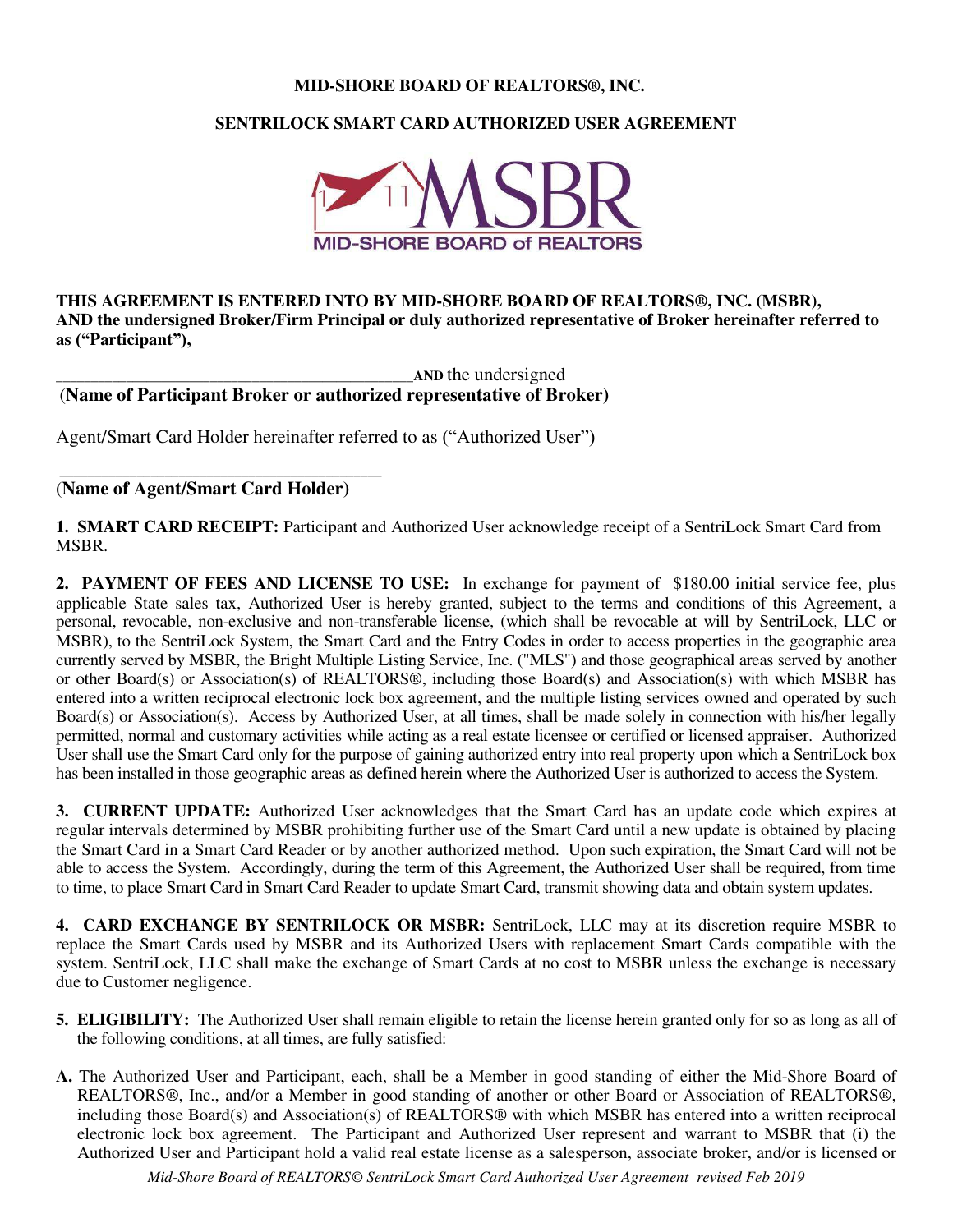certified as an appraiser; (ii) the Authorized User is licensed with, and is affiliated as an employee or as an independent contractor with, the Participant; (iii) the Authorized User and Participant, each, is a REALTOR® in good standing of a local Board or Association of REALTORS®; and (iv) the Participant authorizes MSBR to grant the Authorized User access to the System and to receive the Entry Codes licensed hereunder;

- **B.** The Authorized User shall notify MSBR, in writing, of any change in his/her current company/office affiliation.
- **C.** If at any time the Authorized User and/or Participant are not in compliance with A or B above, then the Authorized User shall so notify MSBR in writing within twenty-four (24) hours after such event of noncompliance first occurs.
- **D.** Affiliate members of a local Board/Association of REALTORS® shall be eligible to subscribe to and access the System as an Authorized User and to receive the Entry Codes licensed hereunder, provided: 1.) the Affiliate member is principally engaged in professional home and/or environmental inspections; the appraising of real property; and/or termite, well and/or septic inspections, contractors licensed to perform home improvements; 2.) a duly authorized principal or officer of the firm for which Affiliate member performs such services executes the appropriate MSBR SentriLock Smart Card Authorized User Agreement; 3.) the Affiliate member agrees to abide by the Rules and Regulations of MSBR and to pay all required fees, fines and recurring costs in connection with Affiliate's subscription to the lockbox services of MSBR; and 4.) the Affiliate member agrees that Affiliate shall not access or use any affixed lockbox or gain entry to any property upon which a lockbox is affixed without first contacting the listing agent of the property for the purpose of arranging an appointment to enter the property and Affiliate member shall enter the property only with the consent of the listing agent and the owner and only at the scheduled date and time as directed by the listing agent and the owner.
- **E.** Unlicensed personal assistants shall be eligible to subscribe to or use the lockbox services of MSBR, on the same terms and conditions as non-principal brokers and sales licensees provided: 1) the unlicensed assistant is under the direct supervision of a designated REALTOR®, or the licensed designee of the REALTOR®, each of whom is a subscriber and authorized user of the lockbox services; 2) a duly authorized principal or officer of the firm for which the unlicensed personal assistant performs services, executes the appropriate MSBR SentriLock Smart Card Authorized User Agreement; 3) the unlicensed personal assistant agrees to abide by the Rules and Regulations of MSBR and to pay all required fees, fines and recurring costs in connection with the unlicensed personal assistant's subscription to the lockbox services of MSBR; and 4) the unlicensed personal assistant agrees that the unlicensed personal assistant shall not access or use any affixed lockbox or gain entry to any property upon which a lockbox is affixed without first contacting the listing agent of the property for the purpose of arranging an appointment to enter the property and the unlicensed personal assistant shall enter the property only with the consent of the listing agent and the owner and only at the scheduled date and time as directed by the listing agent and the owner. **An unlicensed personal assistant, in accordance with guidelines as adopted by the Maryland Real Estate Commission, may not show property unless accompanied by a licensed real estate salesperson, real estate associate broker or real estate broker.**

**6. TERM OF AGREEMENT:** The term of this Agreement shall commence on the date of the execution of this Agreement and shall continue unless sooner terminated as herein provided. The term of this Agreement shall also terminate on the date the license hereby granted is revoked by MSBR or SentriLock, LLC.; or in the event the Authorized User or Participant shall fail to satisfy any or all of the requirements of this Agreement.

**7. REVOCATION OF LICENSE/RETURN OF SMART CARD:** The license to use the Smart Card to access the SentriLock System under this Agreement shall be terminated by MSBR or SentriLock, LLC. and affected by deactivating the Smart Card. Participant and Authorized User agree to return the Smart Card within the earlier of (1) 48 hours of receipt of a request to do so by MSBR or SentriLock, LLC or (2) within five working days upon the occurrence of any one or more of the following events of default:

- **A.** Termination of Participant's and/or Authorized User's lockbox service ;
- **B.** Termination of Authorized User's association with the said Participant for any reason;
- **C.** Failure to comply with any or all of the eligibility requirements as set forth in Paragraph 5 above;
- **D.** Failure of the Participant/Authorized User to perform in accordance with any and/or all terms and conditions set forth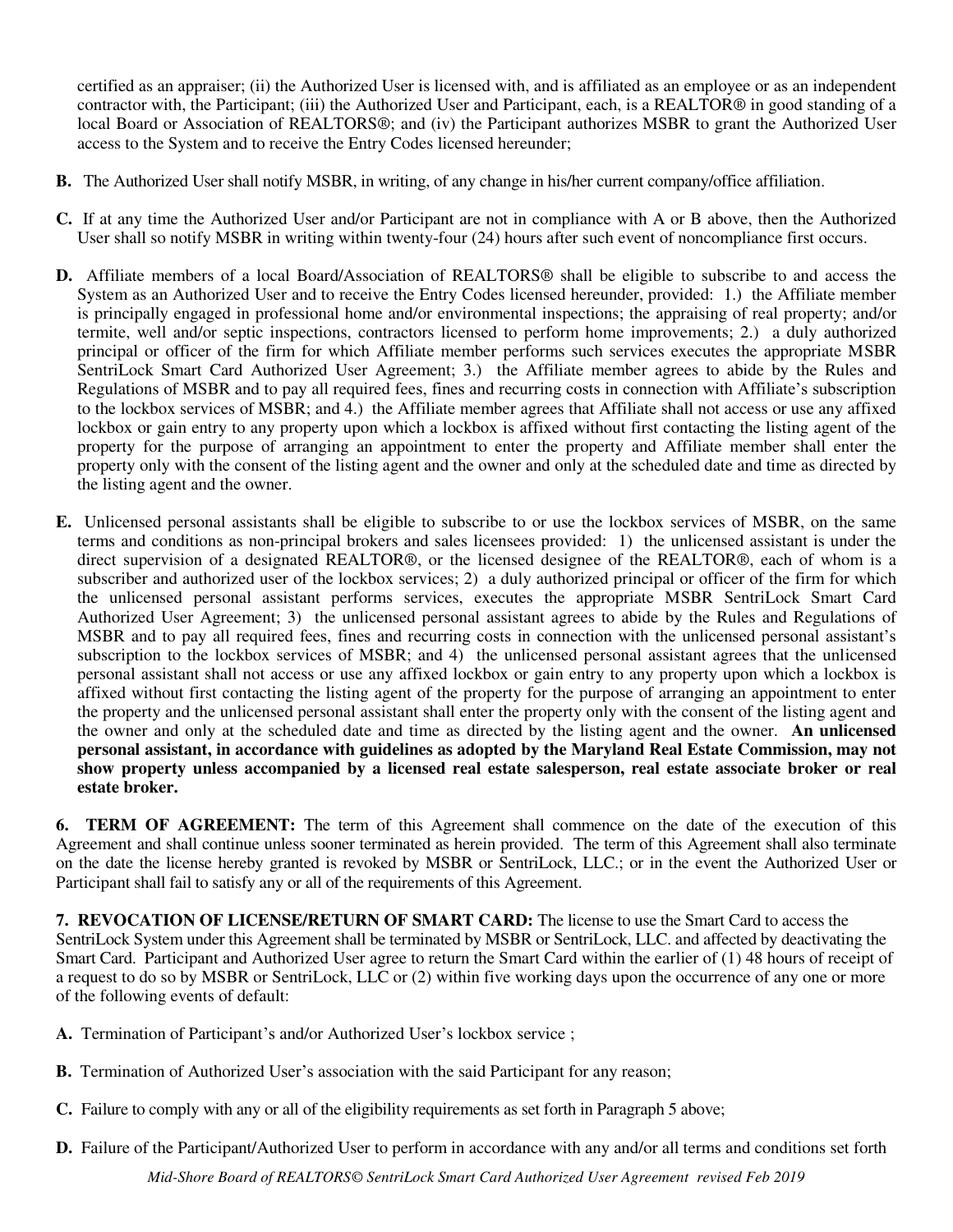in this Agreement, including, but not limited to, the provisions for security in paragraph 8 below and the Rules and Regulations of MSBR as provided in Section 10 below;

- **E.** The non-payment of any fees or fines as established from time to time by MSBR and/or SentriLock, LLC., pursuant to Paragraph 13(I) of this Agreement;
- **F.** Notification from MSBR that the System is being changed, altered or terminated, in the sole and absolute discretion of MSBR, provided, however, that MSBR shall first give ninety (90) days written notice of such change, alteration or termination;

**G.** Any event deemed by MSBR, in its sole and absolute discretion, to affect the security of the System or any Smart Card or SentriLock Box;

**H.** Upon the arrest or conviction of Authorized User for any felony or misdemeanor crime, if the crime, in the sole and absolute determination of MSBR, relates to the real estate business or places customers, clients, or other real estate professionals at the risk of physical harm and/or property loss or damage;

**I.** In the event of the death of the Participant/Authorized User, heirs or personal representatives will surrender the Smart Card to MSBR.

**8. SECURITY OF SMART CARDS:** Participant and Authorized User acknowledge that it is necessary to maintain security of the Smart Card to prevent its use by unauthorized persons. Consequently, Authorized User agrees:

**A.** To keep the Smart Card in Authorized User's possession or in a safe place at all times.

**B.** To not allow his/her personal identification number (PIN) to be attached to the Smart Card or disclose to any third party his/her PIN.

#### **C. TO NOT LOAN THE SMART CARD TO ANY PERSON FOR ANY PURPOSE WHATSOEVER OR TO PERMIT THE SMART CARD TO BE USED FOR ANY PURPOSE BY ANY OTHER PERSON.**

- **D.** To maintain the sole and exclusive possession of the key to the property at all times and not give the key to a third person without the prior knowledge and expressed written consent of the listing agent.
- **E.** To not duplicate the Smart Card or allow any person to do so.

**F.** To not sell, assign, distribute, provide access to, reverse engineer, decompile, modify, disclose or otherwise transfer or pledge the rights of the Smart Card.

- **G.** To immediately notify MSBR by telephone and in writing within twenty-four (24) hours of the loss of theft of a Smart Card. The Participant/Authorized User shall sign and deliver a statement to MSBR with respect to the circumstances surrounding the loss or theft. MSBR shall charge for the replacement of Smart Cards either lost or damaged.
- **H.** To strictly adhere to the terms and conditions of this Agreement and such additional rules, regulations and security procedures as may be adopted by MSBR from time to time with respect to the Smart Card and any other aspect of the System.
- **9. REPLACEMENT SMART CARDS:** Replacement Smart Cards will be issued to Authorized Users who:
- **A.** Have complied with this Agreement and the policies and procedures of MSBR with respect to the SentriLock System.
- **B.** Pay a fee and/or deposit specified by MSBR to replace a Smart Card lost, stolen, damaged or defective.

**10. VIOLATIONS/DISCIPLINARY ACTION:** Participant and Authorized User agree to abide by and be subject to the MSBR Rules and Regulations, as amended from time to time, and any and all disciplinary action as provided under such Rules and Regulations and/or for violation of any provision of this Agreement. In addition to any and all remedies under this Agreement, if Authorized User allows the use of the Smart Card by unauthorized persons or otherwise adversely affects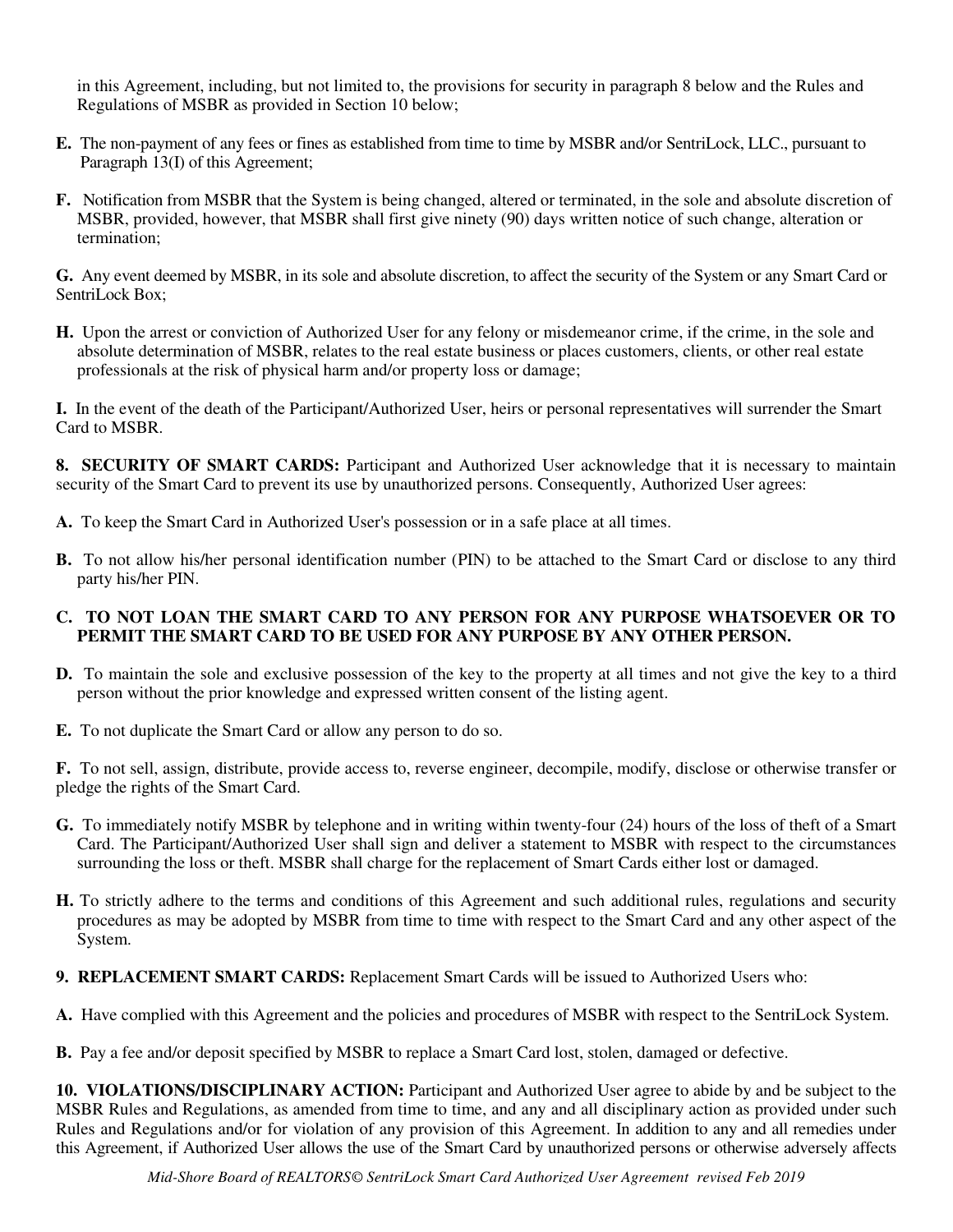the System security, Authorized User shall be subject to such fines and penalties as are established by MSBR pursuant to the applicable rules and regulations of MSBR, as amended from time to time, and in accordance with the established policies of the National Association of REALTORS®, Inc., as amended from time to time. Discipline may include a fine not to exceed \$15,000.00; a required attendance at a training non CE program conducted by MSBR at a designated time and location; suspension and/or termination of Smart Card privileges for a specified period of time or a permanent forfeiture of the Smart Card and the Participant or Authorized User's right to be issued a Smart Card and/or any combination of the described disciplinary actions.

**11. INDEMNIFICATION:** Participant and Authorized User, jointly and severally, agree to indemnify and hold MSBR, the Associations and all of their respective officers, directors, employees and agents harmless from and against any and all liability, loss, costs, expenses, claims or demands whatsoever by or against MSBR resulting from loss, use or misuse of the SentriLock System, including, but not limited to, any and all liabilities, including attorney's fees, incurred by them as a result of damage, death or injury to property or persons arising out of entry by any person into or onto any premises by use of the SentriLock System. Participant and Authorized User hereby waive and release any and all claims against MSBR. The provisions of this Paragraph 11 shall survive the expiration or termination of this Agreement.

**12. REIMBURSEMENT:** Authorized User and Participant agree to reimburse MSBR upon demand for any and all expenses incurred in attempting to enforce any or all terms and conditions of this Agreement against Authorized User and/or Participant as a result of Authorized User's failure to act in accordance with the terms and conditions of this Agreement. In the event MSBR shall commence legal proceedings against Authorized User and/or Participant to enforce or interpret any of the provisions of this Agreement, Authorized User and Participant, jointly and severally, agree to pay all costs incurred, including reasonable attorney's fees, as determined by the court, both at trial on the merits and on appeal, if any, in the event MSBR shall prevail in such proceeding.

# **13. AUTHORIZED USER RESPONSIBILITY:** Authorized User agrees:

- **A.** Never to permit anyone other than the Authorized User himself/herself to use the Smart Card or his/her PIN for any
- **B.** To attend an instructional session on the operation and use of the Smart Card as required by MSBR from time to time;
- **C.** To provide the necessary Internet connection and computer hardware for communication with the System.

**D.** To obtain the periodic update for his/her own Smart Card by placing the Smart Card in Smart Card Reader to transmit showing data and obtain system updates.

- **E.** To notify MSBR within 48 hours of any change in his/her firm affiliation or termination;
- **F.** To comply with National Association of REALTORS® requirements (as from time to time amended) for the access and use of a Lockbox System, including notification of each listing office or listing agent of the Authorized User's intention to enter the property through the use of the SentriLock box. This notification is to be prior to the actual entry unless the listing indicates the cooperating agent may access the property without prior notice to the listing agent or the listing office.
- **G.** To comply with all Rules and Regulations adopted by MSBR, as from time to time amended, relating, directly or indirectly, to the SentriLock System and Smart Card and are expressly incorporated by reference herein and made a material term of this Agreement as though fully set forth herein.
- **H.** Where applicable, become familiar and comply with the Rules and Regulations of the reciprocal Associations when showing properties in their geographic areas.
- **I.** To pay such activation and hardware fees, annual service fees, re-activation fees and other such fees and fines as shall be adjusted and adopted from time to time by MSBR as provided in this Agreement and as charged by MSBR or charged by SentriLock directly to Authorized User on behalf of MSBR.
- **J.** To notify MSBR promptly, in writing, upon the arrest or conviction of Authorized User for any felony or misdemeanor (other than traffic misdemeanor offenses) and shall state the circumstances and details relating to such arrest or conviction. Authorized User represents and warrants, as of the date of this Agreement, that Authorized User has not been previously arrested for or convicted of any felony or misdemeanor crime (other than traffic misdemeanor offenses).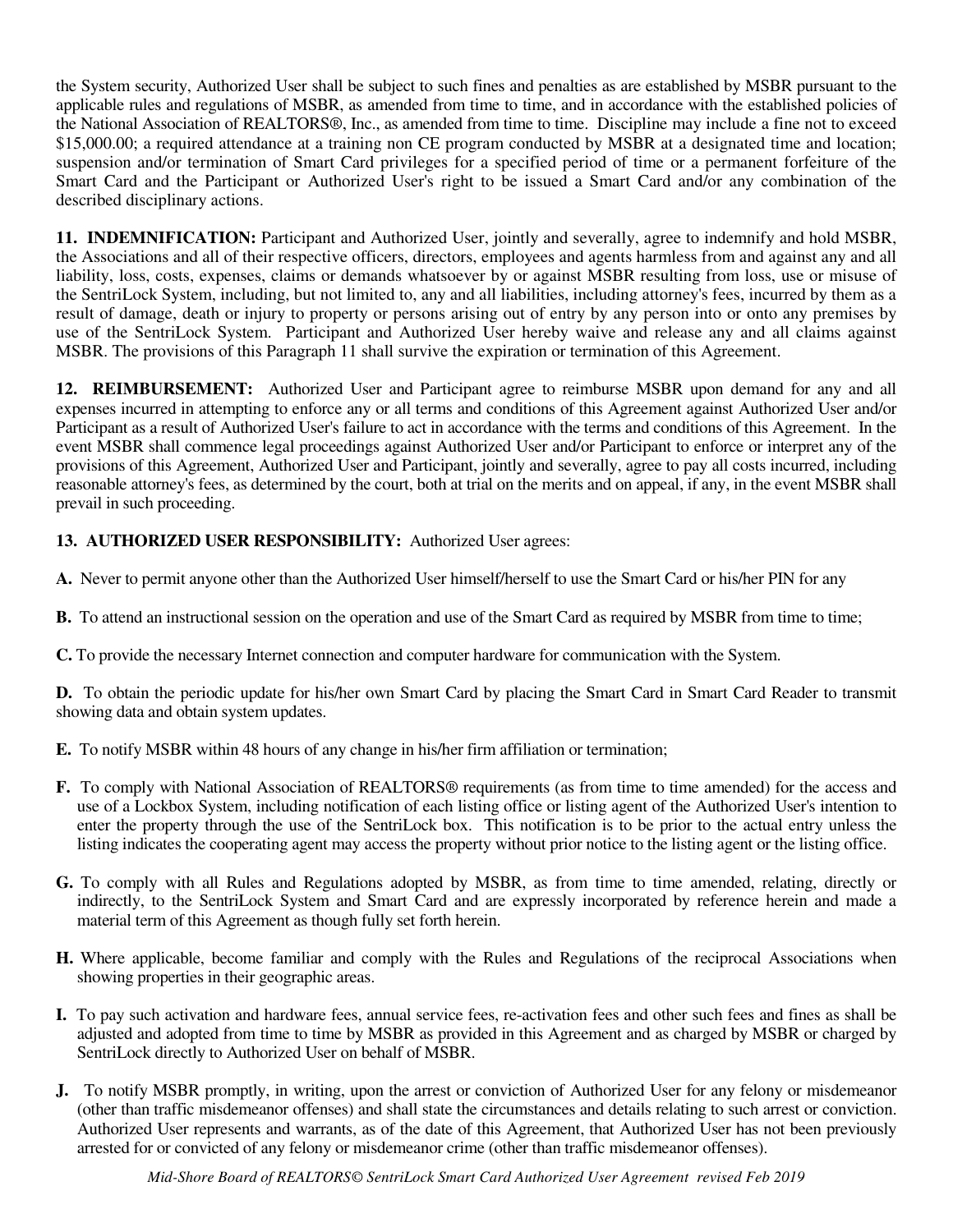### **14. PARTICIPANT RESPONSIBILITY:**

- **A.** Participant warrants that Participant is both a licensed real estate broker and Participant of MSBR.
- **B.** Participant warrants that Authorized User possesses a valid real estate license and is in fact associated with Participant in an active effort to sell real estate or is a licensed or certified real estate appraiser affiliated with the MSBR Participant.
- **C.** Participant agrees to enforce the terms of the Agreement with respect to any Authorized User associated with him/her and understands that he/she is not relieved of any responsibility or obligation by the mere fact of such disassociation with Authorized User.
- **D.** Participant agrees to notify MSBR immediately, in writing, should the Participant or Authorized User terminate their relationship, or should the Authorized User's license be transferred.
- **E.** Participant agrees to take all responsible means to obtain Authorized User's Smart Card or cause Authorized User to return Smart Card to MSBR. The Participant will continue to be charged a service fee for the disassociated subscriber until the next billing cycle after the card is returned. If an Authorized User does not return the Smart Card, Participant agrees to furnish MSBR with copies of written correspondence of all attempts made to obtain said Smart Card.
- **F.** Participant agrees that he/she is jointly and severally liable, together with the Authorized User, for all duties, responsibilities and undertakings of the Authorized User under this Agreement and understands that failure to follow the provisions of the SentriLock Smart Card User Agreement may result in the loss of MSBR Smart Card privileges and, further, could cause MSBR to recall all Smart Cards issued to the Participant and the Participant's Authorized Users.

**15. PROPERTY OWNER/SELLER AUTHORIZATION:** The Authorized User and the Participant must secure specific written authorization from the owner/seller(s) of the property prior to the installation or use of a SentriLock box on any property and before the listing is entered into the MLS, reflecting that a SentriLock box has been authorized by owner/seller(s).

**16. FAILURE TO COMPLY:** Any failure of the Authorized User or the Participant to comply with any of the terms and conditions of this Agreement shall constitute an event of material default hereunder. In the event of such default, MSBR shall have the absolute right, without prior notice to Authorized User or Participant, to interrupt or terminate access to the System, including deactivation of the Smart Card, without any liability whatsoever to the Authorized User, the Participant or any third persons. Authorized User and Participant expressly waive any and all damages incurred or alleged to have been incurred as a consequence, direct or indirect, of such access termination by MSBR.

**17. NO WARRANTY:** MSBR MAKES NO WARRANTY WHATSOEVER, EXPRESS OR IMPLIED, REGARDING THE SMART CARD, THE SYSTEM OR ANY SENTRILOCK BOX. WARRANTY CLAIMS BY AUTHORIZED USER OR PARTICIPANT SHALL BE MADE SOLELY AGAINST SENTRILOCK, LLC. AND WILL BE HANDLED THROUGH MSBR (SOLELY AS A CONVENIENCE TO THE AUTHORIZED USER AND PARTICIPANT), WHICH SHOULD BE CONTACTED WHEN A PROBLEM WITH THE EQUIPMENT IS EXPERIENCED. AUTHORIZED USER AND PARTICIPANT SHALL BE SOLELY RESPONSIBLE FOR DETERMINING THE SCOPE OF ANY WARRANTY PROVIDED BY SENTRILOCK.

**18. NO CONSEQUENTIAL DAMAGES: MSBR shall not be liable to the Authorized User or the Participant for any special, indirect, incidental or consequential damages for any loss of use, loss of profit or any other loss of any kind which may arise from the use of the System by the Authorized User or the Participant or from defects in any Smart Card or any SentriLock box.**

**19. GOVERNING LAW:** The validity of this Agreement and any of its terms and provisions, as well as the rights and duties of the parties hereunder, shall be governed by the laws of the State of Maryland, and venue shall be the county in which the Authorized User resides.

**20. PARTIAL INVALIDITY:** If any provision of this contract is held by any court to be invalid, void or unenforceable, the remaining provisions shall nevertheless continue in full force.